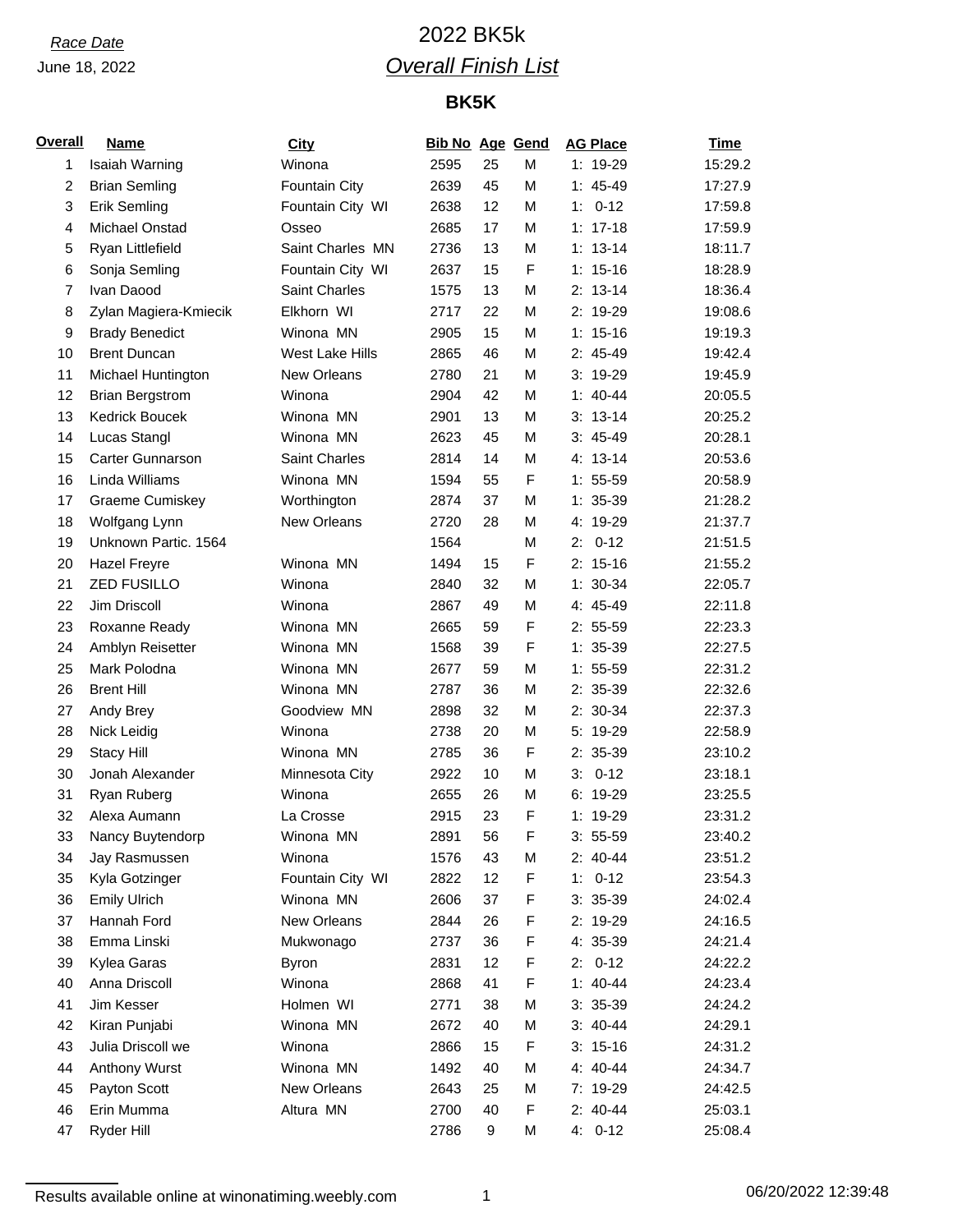# *Race Date* 2022 BK5k *Overall Finish List*

## **BK5K**

| <b>Overall</b> | <b>Name</b>                 | City             | <b>Bib No Age Gend</b> |    |   | <b>AG Place</b> | <b>Time</b> |
|----------------|-----------------------------|------------------|------------------------|----|---|-----------------|-------------|
| 48             | Natalie Buege               | Lewiston         | 2894                   | 15 | F | 4: 15-16        | 25:18.6     |
| 49             | Peter Fritch-Gallatin       | Mankato          | 2841                   | 49 | M | 5: 45-49        | 25:22.7     |
| 50             | Grant <sub>2</sub> Gallatin | Mankato          | 2838                   | 20 | M | 8: 19-29        | 25:23.7     |
| 51             | Aaron Brost                 | Winona           | 2897                   | 27 | M | 9: 19-29        | 25:24.5     |
| 52             | <b>Tristan McNay</b>        | New Orleans      | 2709                   | 25 | M | 10: 19-29       | 25:32.2     |
| 53             | John Ngugi                  | Goodview MN      | 2690                   | 45 | M | $6: 45-49$      | 25:36.7     |
| 54             | <b>Riley Reed</b>           | Winona WI        | 2664                   | 24 | M | 11: 19-29       | 25:38.2     |
| 55             | Sean Naughton               | Onalaska         | 2694                   | 32 | M | $3: 30-34$      | 25:47.1     |
| 56             | <b>Brian Neuberger</b>      | Winona           | 2692                   | 35 | M | 4: 35-39        | 25:50.4     |
| 57             | <b>Justin Ewert</b>         | Winona           | 2852                   | 31 | M | 4: 30-34        | 25:53.4     |
| 58             | Katrina Gunnarson           | Saint Charles MN | 2812                   | 42 | F | $3: 40-44$      | 25:57.9     |
| 59             | Noah Rumpel                 | Arcadia          | 2652                   | 24 | M | 12: 19-29       | 26:03.2     |
| 60             | Arturo Lopez                | New Orleans      | 2729                   | 24 | M | 13: 19-29       | 26:06.2     |
| 61             | Van Gallatin                | Mankato          | 2837                   | 22 | M | 14: 19-29       | 26:11.2     |
| 62             | Anthony Kim                 | New Orleans      | 2767                   | 28 | M | 15: 19-29       | 26:12.3     |
| 63             | Keegan Boucek               | Winona MN        | 2900                   | 38 | M | 5: 35-39        | 26:13.1     |
| 64             | Vincent Anani               | Rochester        | 2920                   | 30 | M | 5: 30-34        | 26:15.5     |
| 65             | Delaney Wolf                | Rochester        | 1588                   | 22 | F | $3: 19-29$      | 26:15.6     |
| 66             | <b>Isabelle Simerson</b>    | Independence     | 2627                   | 25 | F | 4: 19-29        | 26:15.9     |
| 67             | Annika Ewert                | Winona           | 2853                   | 30 | F | $1: 30-34$      | 26:20.6     |
| 68             | <b>KARA WELCH</b>           | Winona           | 1597                   | 58 | F | 4: 55-59        | 26:22.8     |
| 69             | Jared Longsine              | Oshkosh          | 2733                   | 43 | M | 5: 40-44        | 26:31.2     |
| 70             | <b>Chad Dilks</b>           | Winona           | 1566                   | 49 | M | 7: 45-49        | 26:35.1     |
| 71             | Ganash Shenoy               | Winona           | 1565                   | 40 | M | $6: 40-44$      | 26:43.8     |
| 72             | Dorjee Dhondup              | Winona MN        | 2870                   | 28 | M | 16: 19-29       | 26:45.7     |
| 73             | Phil Klemp                  | Winona MN        | 2765                   | 55 | M | $2: 55-59$      | 26:46.9     |
| 74             | Kevin Meyer                 | Lewiston MN      | 2706                   | 57 | M | $3: 55-59$      | 26:47.8     |
| 75             | <b>Bob Quinlan</b>          | Winona           | 2671                   | 61 | M | $1: 60-64$      | 26:54.2     |
| 76             | <b>Daniel Clobes</b>        | Winona           | 2883                   | 37 | M | 6: 35-39        | 27:04.7     |
| 77             | Taylor Chapman              | Galesville       | 2884                   | 21 | F | 5: 19-29        | 27:05.4     |
| 78             | Kevin Klinski               | Winona MN        | 2763                   | 36 | M | 7: 35-39        | 27:19.8     |
| 79             | Jeff Kreofsky               | Winona           | 2753                   | 44 | M | $7: 40-44$      | 27:19.9     |
| 80             | <b>Emily Baldwin</b>        | La Crosse        | 2912                   | 29 | F | 6: 19-29        | 27:21.3     |
| 81             | Jason McClellen             | Lewiston MN      | 2713                   | 47 | M | 8: 45-49        | 27:29.9     |
| 82             | Mindy Schroeder             | Winona           | 2645                   | 35 | F | 5: 35-39        | 27:32.9     |
| 83             | Matt Ranzenberger           | La Crescent      | 2667                   | 38 | M | 8: 35-39        | 27:34.4     |
| 84             | <b>Mitchell Edwards</b>     | Winona           | 2858                   | 22 | M | 17: 19-29       | 27:44.6     |
| 85             | Kelsey Horvath              | Addison          | 2783                   | 27 | F | 7: 19-29        | 27:54.8     |
| 86             | James Wisecup               | Winona MN        | 1589                   | 55 | М | 4: 55-59        | 28:07.5     |
| 87             | Tara Lopez                  | Winona           | 2728                   | 44 | F | 4: 40-44        | 28:22.2     |
| 88             | Luke Leidig                 | Rochester        | 2739                   | 13 | M | $5: 13-14$      | 28:25.7     |
| 89             | Jami Severson               | Winona MN        | 2632                   | 45 | F | $1: 45-49$      | 28:27.3     |
| 90             | Kaylee Van Etten            | Lewiston         | 2605                   | 12 | F | $3: 0-12$       | 28:27.5     |
| 91             | Kyle Rasmussen              | Oak creek WI     | 2666                   | 30 | M | $6: 30-34$      | 28:30.5     |
| 92             | Mark Johnson                | Winona MN        | 2777                   | 58 | М | 5: 55-59        | 28:41.2     |
| 93             | Ying Hou                    | Winona           | 2782                   | 39 | F | $6: 35-39$      | 28:49.5     |
| 94             | Jeff Daood                  | Saint Charles    | 2873                   | 50 | M | $1: 50-54$      | 28:54.5     |

Results available online at winonatiming.weebly.com 2 2 06/20/2022 12:39:49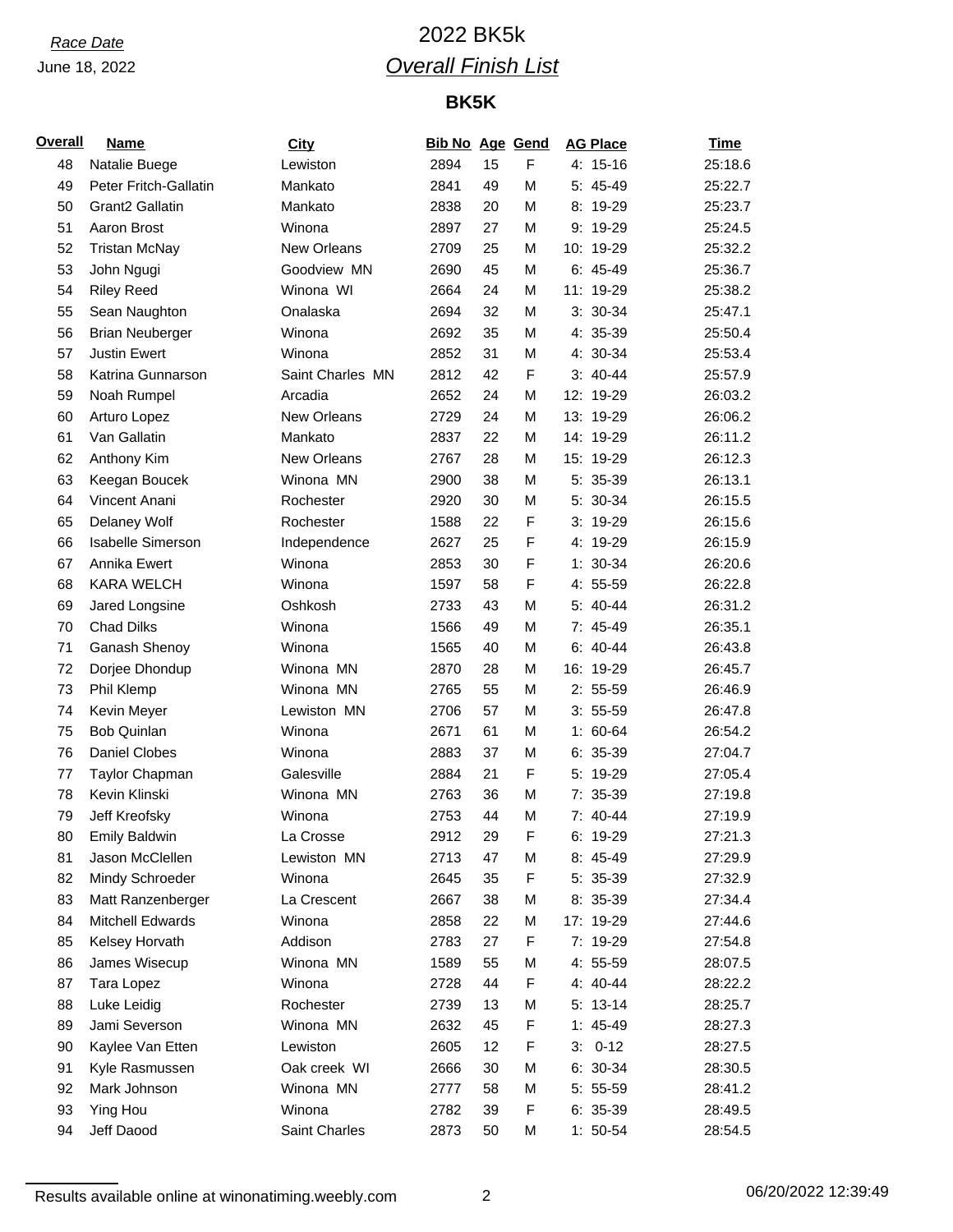# *Race Date* 2022 BK5k *Overall Finish List*

## **BK5K**

| <b>Overall</b> | <b>Name</b>             | <b>City</b>        | <b>Bib No Age Gend</b> |    |             |    | <b>AG Place</b> | <b>Time</b> |
|----------------|-------------------------|--------------------|------------------------|----|-------------|----|-----------------|-------------|
| 95             | Jonathan Shore          | Galesville         | 2628                   | 47 | M           |    | 9: 45-49        | 28:57.8     |
| 96             | Cindy Ahrens            | winona mn MN       | 2925                   | 63 | F           |    | $1: 60-64$      | 28:58.8     |
| 97             | Rio Duncan              | West Lake Hills    | 2862                   | 10 | F           | 4: | $0 - 12$        | 28:59.6     |
| 98             | Jessica Weiler          | Trempealeau WI     | 1600                   | 31 | F           |    | $2: 30-34$      | 29:05.7     |
| 99             | Morgan Tye              | Minnesota City     | 2607                   | 14 | F           |    | $1: 13-14$      | 29:07.1     |
| 100            | Jillene Fritch-Gallatin | Mankato            | 2842                   | 48 | F           |    | $2: 45-49$      | 29:13.8     |
| 101            | Andrew Hoffman          | Goodview MN        | 2784                   | 28 | M           |    | 18: 19-29       | 29:37.6     |
| 102            | Madeline Westerman      | Minneapolis MN     | 1596                   | 31 | F           |    | $3: 30-34$      | 29:43.3     |
| 103            | <b>Brian Mierau</b>     | Winona             | 2704                   | 37 | M           |    | $9: 35-39$      | 29:45.8     |
| 104            | Lynwood Meyer           | Winona             | 2705                   | 31 | M           |    | 7: 30-34        | 29:55.2     |
| 105            | Emily Zimmerman         | Winona             | 1577                   | 25 | $\mathsf F$ |    | 8: 19-29        | 30:01.9     |
| 106            | Elizabeth Nofsinger     | Rollingstone       | 2689                   | 32 | M           |    | 8: 30-34        | 30:03.5     |
| 107            | Samantha Brown          | Minnesota City     | 2896                   | 35 | F           |    | 7: 35-39        | 30:04.5     |
| 108            | Debbie Bambenek         | Winona MN          | 2910                   | 54 | F           |    | $1: 50-54$      | 30:16.9     |
| 109            | Andrew Teska            | Winona             | 2613                   | 39 | M           |    | 10: 35-39       | 30:18.9     |
| 110            | <b>Benjamin Cerney</b>  | La Crosse          | 2886                   | 38 | M           |    | 11: 35-39       | 30:20.2     |
| 111            | <b>Thomas Glass</b>     | <b>New Orleans</b> | 2825                   | 23 | M           |    | 19: 19-29       | 30:22.1     |
| 112            | Tom Sula                | Lewiston MN        | 2619                   | 33 | M           |    | 9: 30-34        | 30:24.8     |
| 113            | Geri Quinlan            | Winona MN          | 2670                   | 60 | $\mathsf F$ |    | $2: 60-64$      | 30:28.7     |
| 114            | Sarah Schreck           | Winona             | 1572                   | 34 | F           |    | 4: 30-34        | 30:41.3     |
| 115            | Lindsay Styx            | Winona MN          | 2621                   | 35 | F           |    | 8: 35-39        | 30:52.8     |
| 116            | Gina Mentzer            | <b>New Orleans</b> | 2708                   | 21 | F           |    | 9: 19-29        | 31:12.8     |
| 117            | Andrea Tibor            | Goodview MN        | 2609                   | 32 | F           |    | 5: 30-34        | 31:13.4     |
| 118            | Evelyn Longsine         | Oshkosh            | 2734                   | 14 | F           |    | $2: 13-14$      | 31:15.9     |
| 119            | Logan Krings            | Winona             | 2747                   | 9  | M           | 5: | $0 - 12$        | 31:16.5     |
| 120            | Dana Krings             | Winona MN          | 2748                   | 36 | F           |    | $9: 35-39$      | 31:19.5     |
| 121            | Kierlin Duncan          | West Lake Hills    | 2864                   | 12 | M           | 6: | $0 - 12$        | 31:23.9     |
| 122            | Monique Duncan          | West Lake Hills    | 2863                   | 46 | F           |    | $3: 45-49$      | 31:29.8     |
| 123            | Erik Postma             | Zumbro Falls       | 2673                   | 11 | M           | 7: | $0 - 12$        | 31:33.5     |
| 124            | Jenny Leidig            | Rochester          | 2740                   | 50 | F           |    | $2: 50-54$      | 31:35.7     |
| 125            | Daniel Botz             | Winona MN          | 2902                   | 32 | M           |    | 10: 30-34       | 31:36.3     |
| 126            | <b>Justin Hauser</b>    | New Orleans        | 2798                   | 38 | M           |    | 12: 35-39       | 31:38.3     |
| 127            | gracie svien            | Northfield MN      | 2618                   | 19 | F           |    | 10: 19-29       | 31:49.9     |
| 128            | nancy greden            | Altura MN          | 2821                   | 71 | F           |    | $1: 70-74$      | 31:50.9     |
| 129            | <b>Colton Murray</b>    | Winona             | 2699                   | 26 | М           |    | 20: 19-29       | 31:55.5     |
| 130            | Anne Femister           | Winona MN          | 2848                   | 78 | F           |    | $1: 75-79$      | 31:58.8     |
| 131            | Patty Omoth             | Winona             | 2686                   | 54 | F           |    | $3: 50-54$      | 32:17.1     |
| 132            | Chelsea Ziegler         | Trempealeau        | 1579                   | 29 | F           |    | 11: 19-29       | 32:44.4     |
| 133            | Jeff Vaughter           | Winona WI          | 1571                   | 71 | M           |    | $1: 70-74$      | 33:00.3     |
| 134            | <b>Hariett Meyer</b>    | Minn City MN       | 2707                   | 37 | F           |    | 10: 35-39       | 33:03.8     |
| 135            | Shelly Daood            | Saint Charles      | 2872                   | 48 | F           |    | 4: 45-49        | 33:28.8     |
| 136            | <b>Barb Nagel</b>       | Winona MN          | 2697                   | 74 | F           |    | 2: 70-74        | 33:29.8     |
| 137            | Diane Hammel            | Stewartville MN    | 2809                   | 68 | F           |    | $1: 65-69$      | 33:30.2     |
| 138            | George Wallner          | Galesville         | 2601                   | 70 | М           |    | 2: 70-74        | 33:39.3     |
| 139            | Melissa Webster         | Winona             | 2593                   | 37 | F           |    | 11: 35-39       | 33:44.9     |
| 140            | <b>Tyler Kulig</b>      | Trempealeau WI     | 2745                   | 32 | M           |    | 11: 30-34       | 34:04.5     |
| 141            | Erin Baldwin            | Trempealeau WI     | 2911                   | 36 | F           |    | 12: 35-39       | 34:04.5     |

Results available online at winonatiming.weebly.com 3 06/20/2022 12:39:50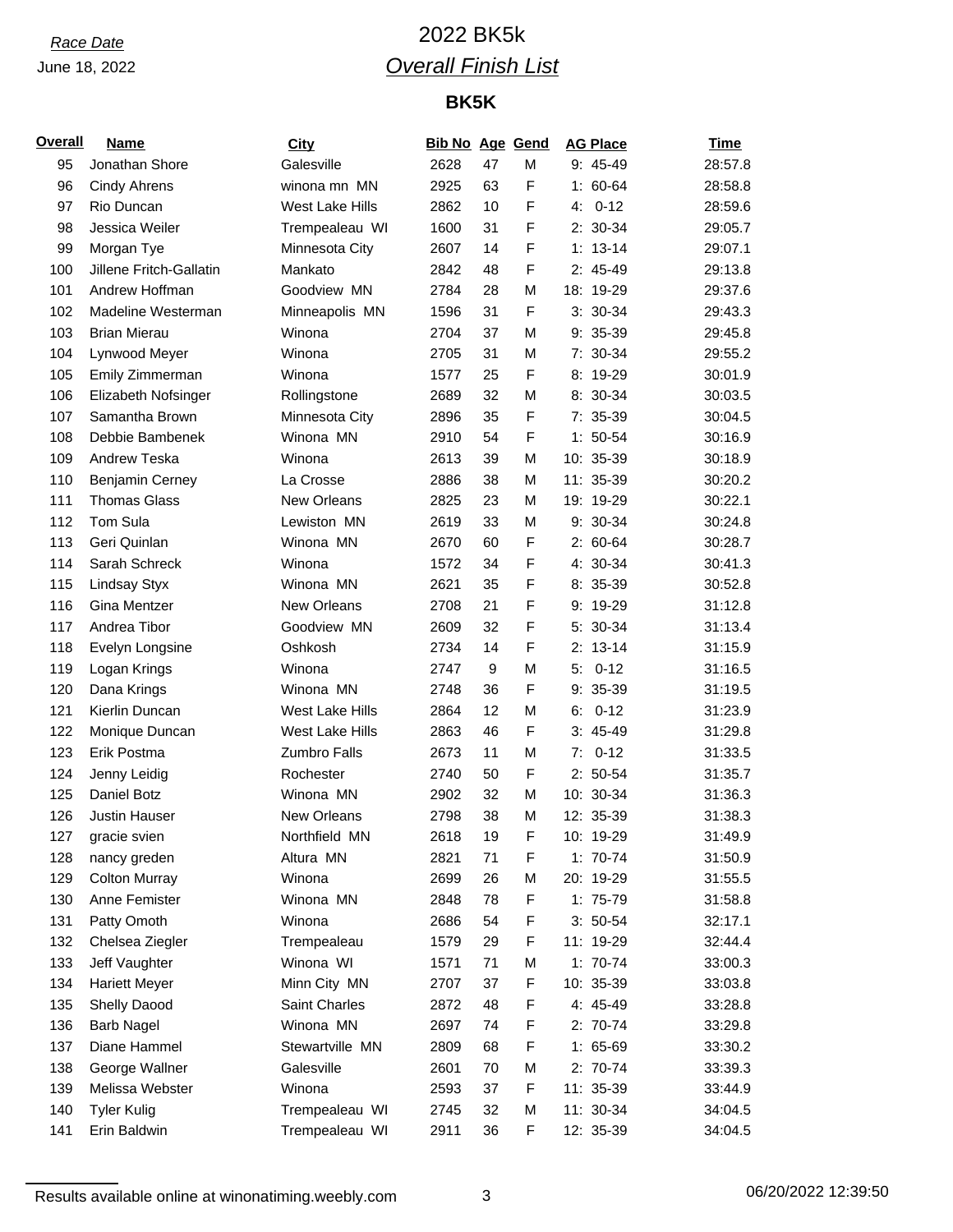# *Race Date* 2022 BK5k *Overall Finish List*

## **BK5K**

| Overall | <b>Name</b>               | <b>City</b>       | <b>Bib No Age Gend</b> |    |   |    | <b>AG Place</b> | <u>Time</u> |
|---------|---------------------------|-------------------|------------------------|----|---|----|-----------------|-------------|
| 142     | Jesse Swing               | <b>GALESVILLE</b> | 2615                   | 39 | M |    | 13: 35-39       | 34:10.8     |
| 143     | Josie Swing               | Galesville        | 2614                   | 8  | F |    | $5: 0-12$       | 34:11.2     |
| 144     | Lucy Warmbrodt            | New Orleans       | 2596                   | 31 | F |    | $6: 30-34$      | 34:17.5     |
| 145     | Jocelyn Buege             | Lewiston          | 2895                   | 12 | F | 6: | $0 - 12$        | 34:27.4     |
| 146     | Aubrie Musta              | Winona            | 2698                   | 14 | F |    | $3: 13-14$      | 34:33.1     |
| 147     | Ryan Eden                 | Winona            | 2859                   | 38 | M |    | 14: 35-39       | 34:33.9     |
| 148     | Lance Thill               | Goodview MN       | 2610                   | 47 | M |    | 10: 45-49       | 34:34.7     |
| 149     | Claudia Weinberger        | Winona MN         | 1598                   | 57 | F |    | 5: 55-59        | 34:56.8     |
| 150     | Anna Weinberger           | Winona            | 1599                   | 29 | F |    | 12: 19-29       | 34:57.5     |
| 151     | Lucia Yess                | Minneapolis       | 1584                   | 35 | F |    | 13: 35-39       | 35:09.4     |
| 152     | <b>Taylor Yess</b>        | Winona            | 1583                   | 29 | F |    | 13: 19-29       | 35:09.5     |
| 153     | <b>Catherine Swing</b>    | Galesville        | 2616                   | 36 | F |    | 14: 35-39       | 35:11.9     |
| 154     | <b>Jeff Hicks</b>         | Winona MN         | 2789                   | 50 | M |    | $2: 50-54$      | 35:38.3     |
| 155     | <b>Christine Seppanen</b> | Austin            | 2636                   | 52 | F |    | 4: 50-54        | 35:58.3     |
| 156     | <b>Tyler Kramer</b>       | Onalaska          | 2756                   | 28 | М |    | 21: 19-29       | 36:04.2     |
| 157     | Leah Haines               | Galesville WI     | 2810                   | 33 | F |    | 7: 30-34        | 36:26.8     |
| 158     | Sara Pientok              | Minnesota City    | 2681                   | 34 | F |    | 8: 30-34        | 36:39.8     |
| 159     | Jenny Baertsch            | Winona            | 2914                   | 39 | F |    | 15: 35-39       | 36:39.9     |
| 160     | Rebekah Longsine          | Oshkosh           | 2731                   | 39 | F |    | 16: 35-39       | 36:59.6     |
| 161     | Kristi Bedor              | Winona            | 2909                   | 36 | F |    | 17: 35-39       | 37:31.5     |
| 162     | Carol Bell                | Winona            | 2906                   | 42 | F |    | 5: 40-44        | 37:31.5     |
| 163     | Melinda Schultz           | Winona            | 2644                   | 37 | F |    | 18: 35-39       | 37:32.5     |
| 164     | Samantha Braun            | Winona            | 2899                   | 34 | F |    | 9: 30-34        | 37:34.4     |
| 165     | <b>Brittany Krings</b>    | Winona            | 2749                   | 35 | F |    | 19: 35-39       | 37:34.5     |
| 166     | <b>McCoy Krings</b>       | Winona            | 2746                   | 8  | М |    | $8: 0-12$       | 37:34.6     |
| 167     | Kaytlin Pohlman           | Minnesota City    | 2679                   | 19 | F |    | 14: 19-29       | 37:35.8     |
| 168     | Reagan Longsine           | Oshkosh           | 2732                   | 15 | M |    | $2: 15-16$      | 38:12.8     |
| 169     | Amanda Monk               | Minnesota City    | 2702                   | 44 | F |    | $6: 40-44$      | 39:19.6     |
| 170     | <b>Britta Rivard</b>      | Trempealeau       | 2661                   | 35 | F |    | 20: 35-39       | 40:36.3     |
| 171     | Michael Rumpel            | Arcadia WI        | 2653                   | 64 | M |    | $2: 60-64$      | 40:54.3     |
| 172     | <b>Brittany McNallan</b>  | Kellogg           | 2710                   | 30 | F |    | 10: 30-34       | 41:13.3     |
| 173     | Kenneth Garas             | <b>Byron</b>      | 2832                   | 40 | M |    | 8: 40-44        | 41:14.9     |
| 174     | Jaime Garas               | Byron             | 2834                   | 34 | F |    | 11: 30-34       | 41:15.4     |
| 175     | Jennifer Seiling          | Trempealeau       | 2641                   | 47 | F |    | 5: 45-49        | 41:15.5     |
| 176     | Rachel Eden               | Winona MN         | 2860                   | 38 | F |    | 21: 35-39       | 41:30.8     |
| 177     | Russ Buege                | Lewiston          | 2893                   | 47 | М |    | 11: 45-49       | 42:08.8     |
| 178     | Hannah Young              | Winona            | 1582                   | 23 | F |    | 15: 19-29       | 44:24.6     |
| 179     | <b>Carter Crabtree</b>    | Winona            | 2882                   | 12 | М |    | $9: 0-12$       | 44:45.5     |
| 180     | Morgan Poland             | New Orleans       | 2678                   | 21 | F |    | 16: 19-29       | 44:54.7     |
| 181     | Madilyn Gibbs             | Winona MN         | 2826                   | 14 | F |    | 4: 13-14        | 45:31.5     |
| 182     | Colin Gibbs               | Winona MN         | 2827                   | 8  | М |    | $10: 0-12$      | 45:34.2     |
| 183     | <b>Claire Crabtree</b>    | Winona            | 2881                   | 10 | F | 7: | $0 - 12$        | 45:37.2     |
| 184     | Diann Crabtree            | Winona            | 2880                   | 44 | F |    | 7: 40-44        | 45:42.3     |
| 185     | Amelia Longsine           | Oshkosh           | 2735                   | 12 | F | 8: | $0 - 12$        | 46:29.7     |
| 186     | Jessie Losinski           | Fountain City WI  | 2725                   | 25 | F |    | 17: 19-29       | 46:38.8     |
| 187     | Laurie Laska              | Winona MN         | 2743                   | 53 | F |    | 5: 50-54        | 46:43.5     |
| 188     | Sandra Rumpel             | Arcadia WI        | 2651                   | 60 | F |    | $3:60-64$       | 46:46.7     |

Results available online at winonatiming.weebly.com <br>
4 06/20/2022 12:39:51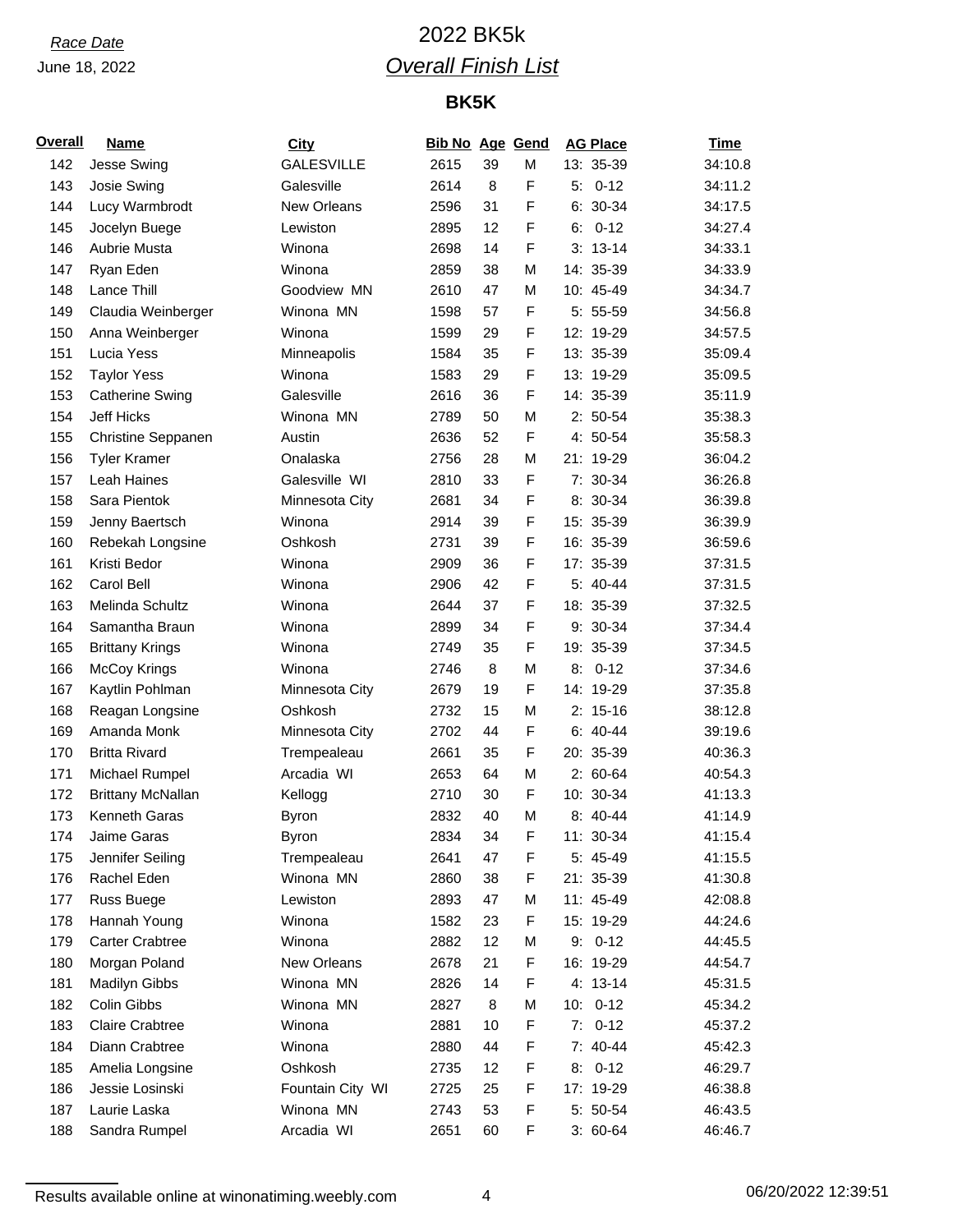# *Race Date* 2022 BK5k *Overall Finish List*

## **BK5K**

| <b>Overall</b> | <b>Name</b>                              | City                | <b>Bib No Age Gend</b> |                |        |     | <b>AG Place</b> | <b>Time</b> |
|----------------|------------------------------------------|---------------------|------------------------|----------------|--------|-----|-----------------|-------------|
| 189            | <b>Mike Martin</b>                       | Winona KS           | 2715                   | 65             | M      |     | $1: 65-69$      | 46:54.7     |
| 190            | Michaela Dworsky                         | Winona              | 2861                   | 23             | F      |     | 18: 19-29       | 47:39.7     |
| 191            | Miranda Klonecki                         | Winona              | 2762                   | 31             | F      |     | 12: 30-34       | 47:40.8     |
| 192            | <b>Beth Pekar</b>                        | <b>Bison</b>        | 2683                   | 32             | F      |     | 13: 30-34       | 47:47.8     |
| 193            | Vivalyn Lovas                            | Winona              | 2722                   | 8              | F      | 9:  | $0 - 12$        | 47:53.3     |
| 194            | Kaylee Lovas                             | Winona              | 2723                   | 9              | F      | 10: | $0 - 12$        | 47:57.3     |
| 195            | Kacie Lovas                              | Winona              | 2724                   | 39             | F      |     | 22: 35-39       | 47:57.8     |
| 196            | Jacqueline Kreofsky                      | Winona              | 2754                   | 8              | F      | 11: | $0 - 12$        | 48:10.2     |
| 197            | Noelle Kreofsky                          | Winona              | 2752                   | 41             | F      |     | 8: 40-44        | 48:11.4     |
| 198            | Alea Crowson                             | Saint Charles       | 2878                   | $\overline{7}$ | F      | 12: | $0 - 12$        | 48:29.7     |
| 199            | Tomomi Ganrude                           | Saint Charles       | 2835                   | 63             | F      |     | 4: 60-64        | 48:29.8     |
| 200            | Dawn Papenfuss                           | Winona MN           | 2684                   | 57             | F      |     | $6: 55-59$      | 48:31.8     |
| 201            | Aiden Krings                             | Winona              | 2750                   | $\overline{7}$ | M      | 11: | $0 - 12$        | 48:42.3     |
| 202            | Owen Crowson                             | Saint Charles       | 2877                   | 9              | M      | 12: | $0 - 12$        | 48:42.6     |
| 203            | Adam Krings                              | Winona              | 2751                   | 39             | M      |     | 15: 35-39       | 48:43.2     |
| 204            | Jennifer Harvey                          | Minnesota City      | 2800                   | 37             | F      |     | 23: 35-39       | 49:22.1     |
| 205            | Jackson Harvey                           | Minnesota City      | 2801                   | 16             | M      |     | $3: 15-16$      | 49:23.3     |
| 206            | Abigail Postma                           | <b>Zumbro Falls</b> | 2675                   | 9              | F      |     | $13: 0-12$      | 49:33.7     |
| 207            | Amy Mueller                              | Winona MN           | 2701                   | 45             | F      |     | $6: 45-49$      | 49:59.6     |
| 208            | Angel Aguinaga                           | New Orleans         | 2926                   | 22             | M      |     | 22: 19-29       | 50:18.9     |
| 209            | <b>Taylor Hart</b>                       | New Orleans         | 2802                   | 21             | F      |     | 19: 19-29       | 50:19.3     |
| 210            | Ashley Gerson                            | Winona              | 2829                   | 29             | F      |     | 20: 19-29       | 50:25.5     |
| 211            | Daniel Gerson                            | Winona              | 2828                   | 40             | M      |     | $9:40-44$       | 50:25.6     |
| 212            | Anna Kramer                              | Onalaska            |                        | 36             | F      |     | 24: 35-39       | 50:27.4     |
| 213            |                                          | Winona              | 2757<br>2634           | 78             | F      |     | 2: 75-79        | 50:36.5     |
|                | Linda Seppanen<br><b>ALLEN RIEDEMANN</b> | Winona              |                        | 32             |        |     |                 |             |
| 214            |                                          |                     | 2663                   |                | M<br>F |     | 12: 30-34       | 50:43.8     |
| 215            | Laura Riedemann                          | Winona              | 2662                   | 41             |        |     | 9: 40-44        | 50:46.8     |
| 216            | Renae Ramsden                            | Winona MN           | 2668                   | 23             | F      |     | 21: 19-29       | 51:20.2     |
| 217            | <b>Lindsey Arndt</b>                     | Eagan               | 2916                   | 20             | F      |     | 22: 19-29       | 51:20.6     |
| 218            | Kiefer Neumann                           | Winona MN           | 2691                   | 29             | M      |     | 23: 19-29       | 52:02.5     |
| 219            | <b>Justin Kewatt</b>                     | Winona MN           | 2769                   | 34             | M      |     | 13: 30-34       | 52:02.7     |
| 220            | Lonna Stroinski                          | Winona MN           | 2622                   | 55             | F      |     | $7: 55-59$      | 52:15.4     |
| 221            | Cathy Espe                               | Winona MN           | 2856                   | 68             | F      |     | 2: 65-69        | 52:51.6     |
| 222            | Kent Espe                                | Winona MN           | 2855                   | 69             | M      |     | 2: 65-69        | 52:53.7     |
| 223            | Aimee Klinski                            | Winona              | 2764                   | 36             | F      |     | 25: 35-39       | 52:54.9     |
| 224            | <b>Cheryl Thesing</b>                    | Winona              | 2611                   | 54             | F      |     | $6: 50-54$      | 53:08.8     |
| 225            | <b>Bob Kierlin</b>                       | Winona MN           | 2768                   | 83             | M      |     | $1:80-99$       | 53:19.9     |
| 226            | Mary Burrichter                          | Winona              | 2892                   | 68             | F      |     | $3:65-69$       | 53:20.3     |
| 227            | Amy Schaefer                             | Galesville          | 2650                   | 39             | F      |     | 26: 35-39       | 53:42.8     |
| 228            | Patti Winkel                             | Plainfield          | 1592                   | 42             | F      |     | 10: 40-44       | 54:02.5     |
| 229            | Katie Keller                             | Winona              | 2774                   | 30             | F      |     | 14: 30-34       | 54:10.1     |
| 230            | Libby Mierau                             | Winona              | 2703                   | 29             | F      |     | 23: 19-29       | 54:11.5     |
| 231            | Christie Henderson                       | Goodview            | 2792                   | 25             | F      |     | 24: 19-29       | 54:12.4     |
| 232            | Marvin Seppanen                          | Winona              | 2633                   | 78             | M      |     | 1: 75-79        | 54:53.9     |
| 233            | Jeremy Harnisch                          | La Crosse WI        | 2804                   | 43             | M      |     | 10: 40-44       | 55:05.9     |
| 234            | Oliver Harnisch                          | LA CROSSE WI        | 2803                   | 14             | M      |     | $6: 13-14$      | 55:08.3     |
| 235            | Jacob Gunn                               | Winona              | 2815                   | 23             | M      |     | 24: 19-29       | 55:18.3     |

Results available online at winonatiming.weebly.com 5 5 06/20/2022 12:39:52